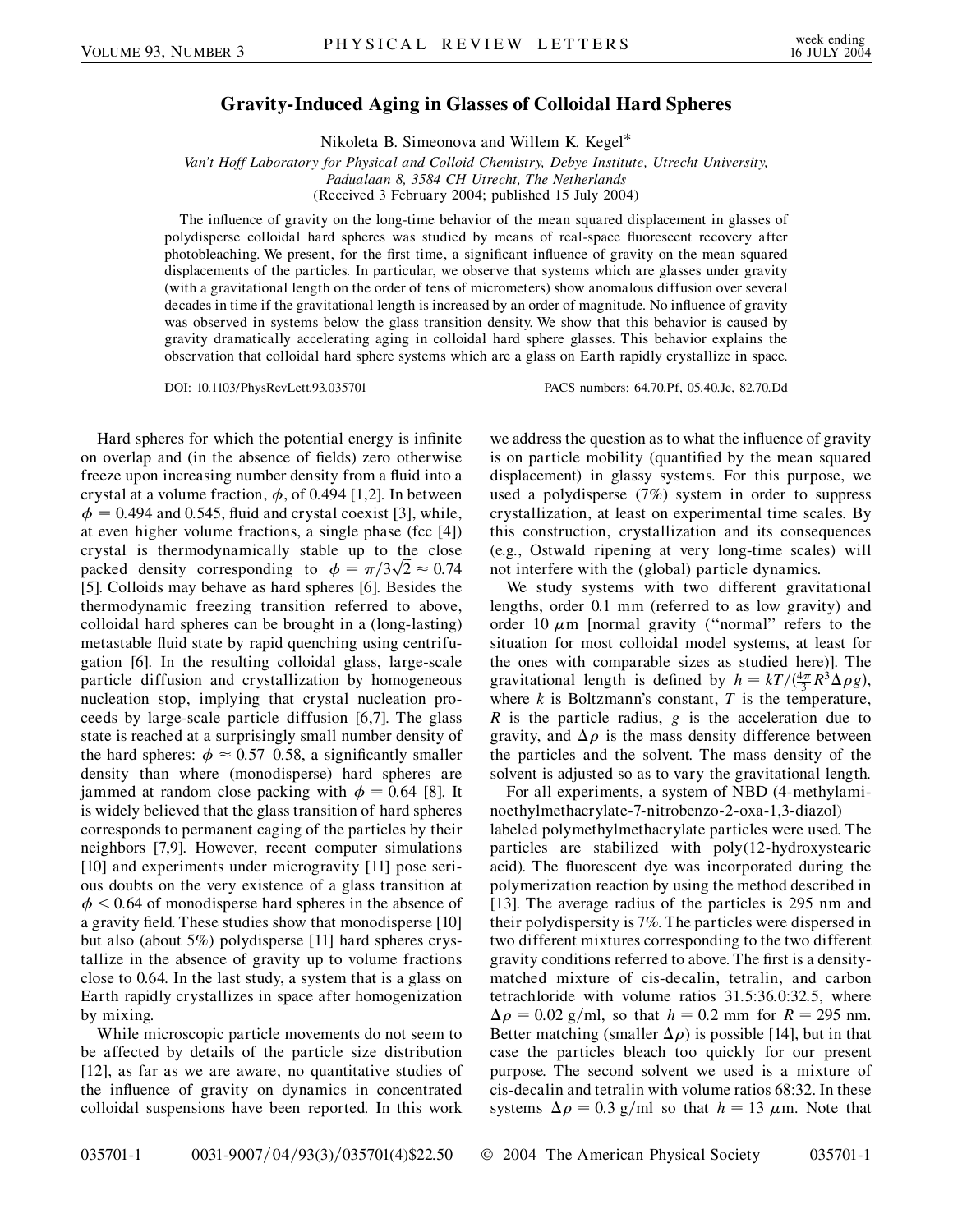microgravity experiments in space correspond to gravitational lengths, *h*, on the order of meters.

As shown in Refs. [15,16] for the first situation, and in [6] for the second, in these solvent mixtures particles behave as hard spheres and are refractive index matched. Some density matching solvents are notorious for causing charge on the particles; see, e.g., [17,18]. However, in the solvent mixture we employed, no indications for the presence of charge have been observed [15,16]. Therefore, the only difference between the low gravity and the normal gravity system is the gravitational length. The volume fractions of the samples were determined relative to random close packing of 7% polydisperse hard spheres [8].

In principle, the self-intermediate scattering function, being the Fourier transform of the mean squared displacement, can be measured by dynamic light scattering (DLS); see, e.g., [19]. However, due to the limited coherence time of lasers, only time scales on the order of hours can be reached by this technique. In order to be able to reach longer time scales, which is necessary for the kind of concentrated systems we are interested in, we applied real-space fluorescent recovery after photobleaching as recently developed by us for colloidal systems and reported in [20]. This method makes use of confocal scanning laser microscopy (CSLM), and allows following particles over time windows that are up to 3 orders of magnitude longer than those reached by DLS.

The method is described in detail in [20], and is only summarized here. Using a CSLM, profiles were bleached in the form of cubes with linear sizes on the order of 10 to 100 particle diameters in the focal plane, and order 10 diameters in thickness. Subsequently the systems were imaged, also by CSLM, by scanning several slices perpendicular to the field of gravity, at different times (from minutes to several weeks). By integrating the fluorescent intensities along the sides of the bleached cubes, intensity profiles were obtained. The decay length of the fluorescent intensity profile, defined by the length where the intensity is half the (normalized) intensity of the unbleached part of the sample,  $x_{1/2}$ , is related to the mean squared displacement  $\langle x^2 \rangle$  by [20]

$$
\langle x^2 \rangle \approx 2.20 x_{1/2}^2. \tag{1}
$$

All data presented in the subsequent figures are averaged over four to eight cubes per volume fraction, the standard deviation being on the order of 10%. The displacements are in units of the particle radius, and time is in units of the Brownian time  $\tau_B = R^2 / 6D_0 \approx 0.059$  s for our system, where  $D_0$  is the diffusion coefficient at infinite dilution. The size of the particles was chosen small enough so that sufficiently long-time windows are accessible, and large enough so that translation (on average) of the particles over fractions of their sizes can be followed.

In Figs. 1(a) and 1(b) we show the mean squared displacements in samples under the two gravity conditions referred to above: low gravity [Fig. 1(a)] and normal gravity [Fig. 1(b)]. Clearly there is no significant difference between low gravity and normal gravity conditions below volume fractions of 0.55. These suspensions show typical diffusive behavior, characterized by a unit slope in the figures, i.e.,  $\langle x^2 \rangle \propto \tau$ . However, there is a dramatic influence of gravity on samples with higher volume fractions. From Fig. 1(a) it is clear that particles under low gravity move on average over distances on the order of a



FIG. 1. Mean squared displacements  $\langle x^2 \rangle$  [as defined by Eq. (1) in the text] in units of the squared particle radius versus time,  $\tau$ , in units of Brownian time  $\tau_B$  (for a definition see text). (a) Particles under low gravity (in a density matched solvent). The solid line with unit slope has been drawn to indicate diffusive behavior. The dotted line is given by  $\langle x^2 \rangle =$  $0.012\tau^{0.3}$ . The volume fractions of the systems are indicated. Empty symbols correspond to volume fractions below the glass transition volume fraction of 0.58, and filled symbols are for the volume fractions above the glass transition. Note that the apparent superdiffusive behavior of the data for  $\phi$  < 0.48 is not significant: the data are statistically compatible with simple diffusive behavior. (b) As in (a) but now for systems under normal gravity. Here the dotted line is for data from van Megen [19], to be compared to our data for a volume fraction of 0.59.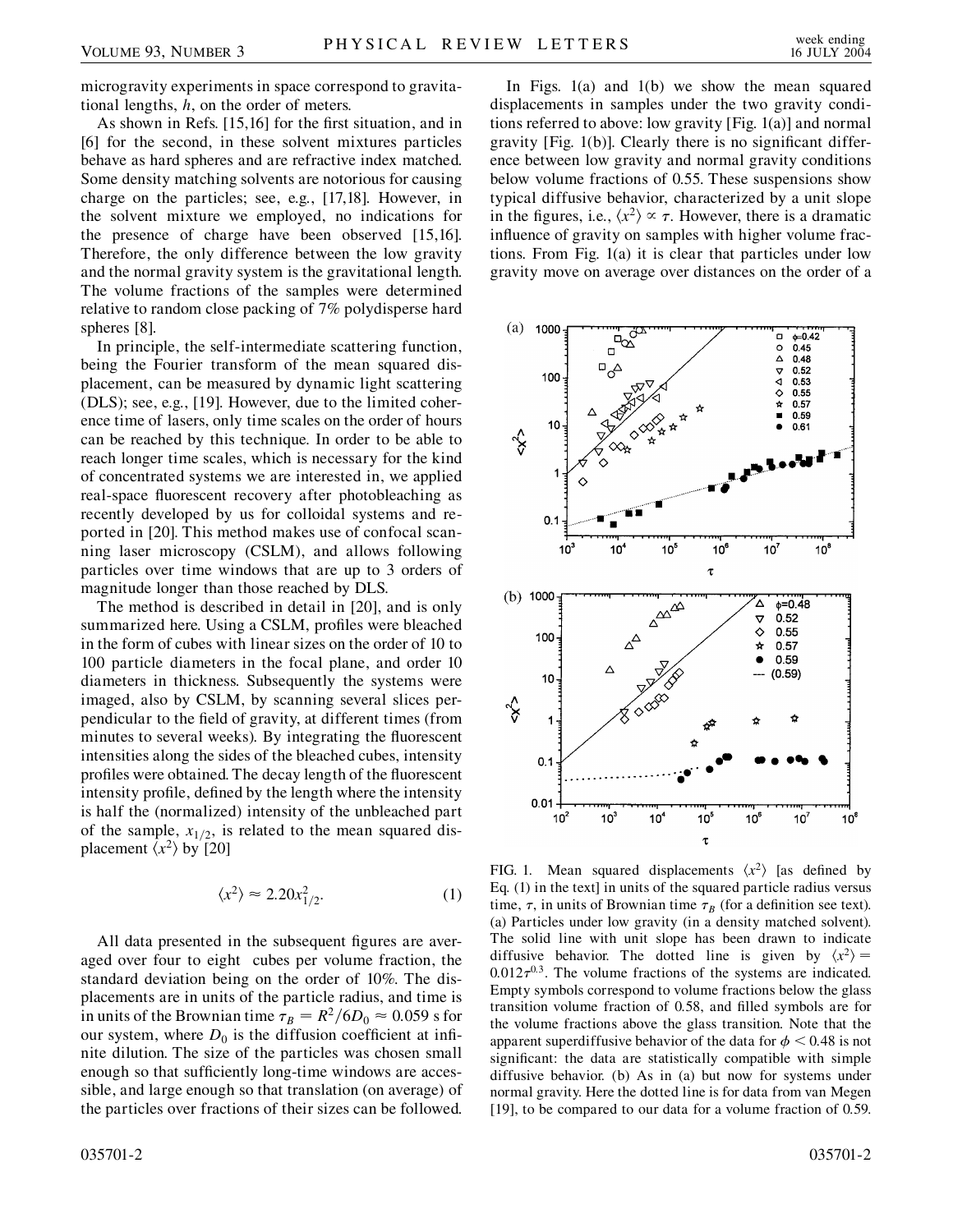particle diameter in  $10<sup>7</sup> - 10<sup>8</sup>$  Brownian time units, and they seem to obey a power law given by  $\langle x^2 \rangle \propto \tau^{0.3}$  over more than five decades in time; we will get back to that later. In contrast, particles under normal gravity move only over distances that are an order of magnitude smaller. They reach a plateau region after roughly  $10^4$ – $10^5$  Brownian time units and thus remain a true ''glass'' within our experimental time window. In the same Fig. 1(b) we have plotted DLS data from van Megen [19]; these data clearly are consistent with ours under normal gravity conditions. Our results indicate a strong influence of gravity on particle displacements; preliminary indications of this have been reported in [20]. This is surprising, as the gravitational length in our system, even under normal gravity (where  $h =$ 13  $\mu$ m), equals many particle diameters. Thus it must be that gravity couples to movements involving many particles, such as shear inhomogeneities [7] or dynamical heterogeneities [16,21]. We now address the question as to what the influence of gravity is on the aging behavior of colloidal glasses. Earlier studies indicate that glassy systems of colloidal hard spheres under gravity age [19]; i.e., the function  $\langle x^2 \rangle (\tau)$  depends on the waiting time. The waiting time is defined as the time (after homogenization) the suspension is left undisturbed before starting the experiments.

We measured the mean squared displacements after several waiting times,  $t_w$ . In Fig. 2 the results for a system under normal gravity and with a volume fraction of 0.59 are presented.  $t_w = 0$  corresponds to starting the measurements immediately after the sample was prepared. The other data in the figure correspond to waiting times of 1 to 5 days, as indicated. It can be seen in Fig. 2 that in a window of 5 days there is some slowing down of particle movements upon increasing waiting time. These observations are comparable to those reported in Ref. [19], and might well be caused by sedimentation of the particles.



FIG. 2. Mean squared displacement of a system under normal gravity after several waiting times,  $t_w$  as indicated. The volume fraction of the colloids is 0.59.

As can be seen in Figs.  $3(a)$  and  $3(b)$ , the situation is completely different for the glassy systems under low gravity; the systems gradually move over smaller and smaller distances the longer the waiting time. After  $t_w$ 12–17 days, the mean squared displacements in the systems under low gravity are comparable to those for the systems under normal gravity conditions, but with  $t_w =$ 0. These observations indicate that gravity significantly accelerates aging in colloidal glasses: low gravity systems reach the state of normal gravity systems only after many (order  $10<sup>7</sup>$  in this case) Brownian time units following homogenization of the system. The observations in Fig. 2 imply that at very long times, say,  $\tau > 10^7$ ,  $\langle x^2 \rangle$  should reach a plateau even for  $t_w = 0$ . The data for  $\phi > 0.57$  in Fig. 1(a) [and  $t_w = 0$  in Figs. 3(a) and 3(b)] are not inconsistent with that. However, we simply do not have sufficient data available beyond  $\tau = 10^7$  to be able to unambiguously determine the functional form of  $\langle x^2 \rangle(\tau)$ . We therefore rescaled the data for  $t_w > 0$  in Fig. 3(a) to  $t_w = 0$ . In rescaling, the new values of  $\tau$  are given by  $\tau^* = (\tau + t_w)$  and the new values of  $\langle x^2 \rangle$ by  $\langle x^2 \rangle^* (\tau^*) = [\langle x^2 \rangle (t_w = 0, \tau(t_w = 0)) + \langle x^2 \rangle (t_w, \tau(t_w))].$ 



FIG. 3. As Fig. 2, but now under low gravity. The volume fractions are (a) 0.59 and (b) 0.61. The dotted lines are given by  $\langle x^2 \rangle = 0.012\tau^{0.3}.$